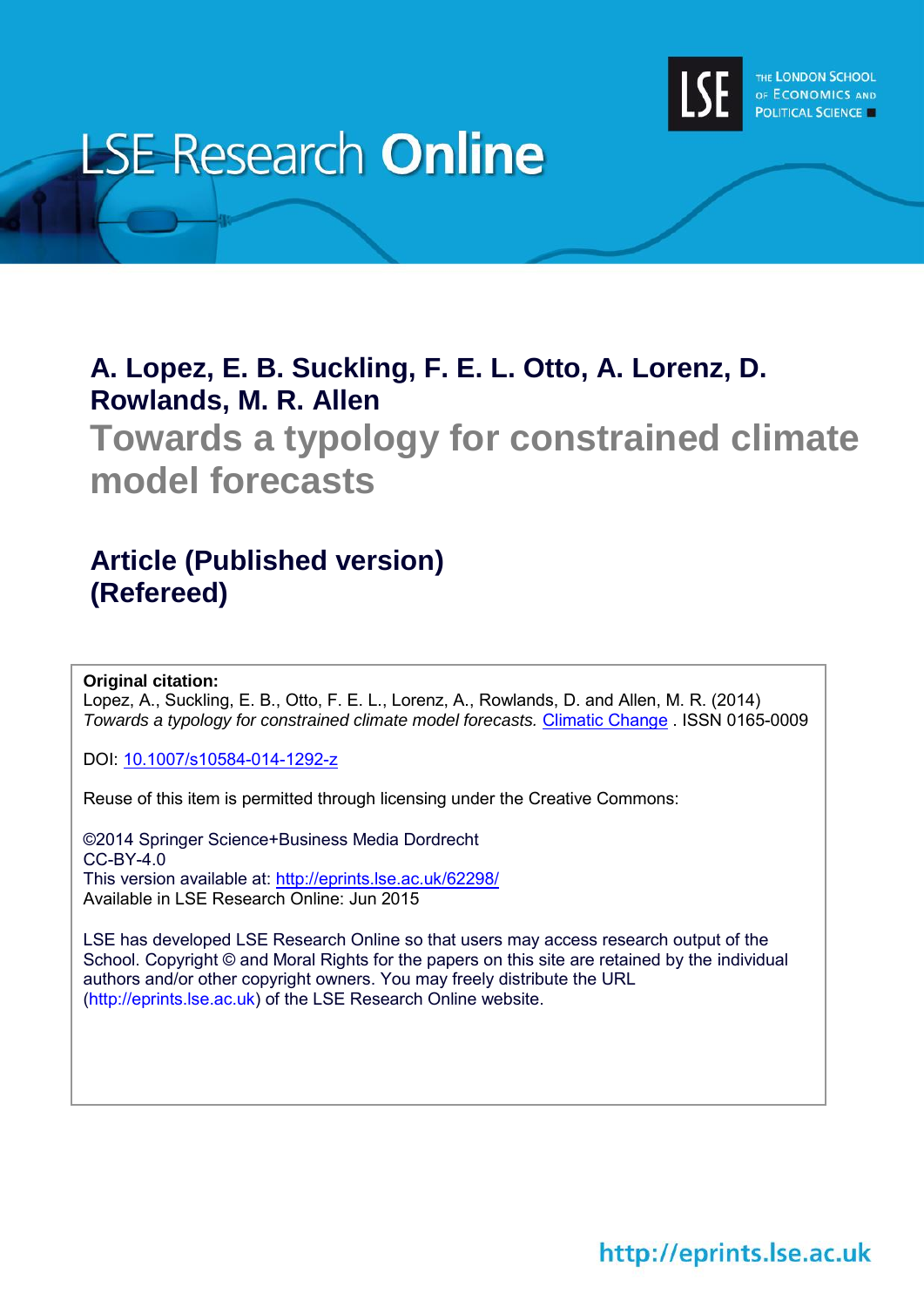### **Towards a typology for constrained climate model forecasts**

**A. Lopez ·E. B. Suckling · F. E. L. Otto · A. Lorenz · D. Rowlands ·M. R. Allen**

Received: 19 January 2013 / Accepted: 12 November 2014 © Springer Science+Business Media Dordrecht 2014

**Abstract** In recent years several methodologies have been developed to combine and interpret ensembles of climate models with the aim of quantifying uncertainties in climate projections. Constrained climate model forecasts have been generated by combining various choices of metrics used to weight individual ensemble members, with diverse approaches to sampling the ensemble. The forecasts obtained are often significantly different, even when based on the same model output. Therefore, a climate model forecast classification system can serve two roles: to provide a way for forecast producers to self-classify their forecasts; and to provide information on the methodological assumptions underlying the forecast generation and its uncertainty when forecasts are used for impacts studies. In this review we propose a possible classification system based on choices of metrics and sampling strategies. We illustrate the impact of some of the possible choices in the uncertainty quantification of large scale projections of temperature and precipitation changes, and briefly discuss possible connections between climate forecast uncertainty quantification and decision making approaches in the climate change context.

**Keywords** Climate forecasts · Observational constraints · Impacts studies

A. Lopez  $(\boxtimes) \cdot$  E. B. Suckling Centre for the Analysis of Time Series, London School of Economics, Houghton Street, London WC2A 2AE, UK e-mail: [ana.lopez@univ.ox.ac.uk](mailto:ana.lopez@univ.ox.ac.uk)

A. Lopez AOPP, Oxford University, South Parks, Oxford OX1 3UP, UK

This article is part of a Special Issue on "Managing Uncertainty in Predictions of Climate and Its Impacts" edited by Andrew Challinor and Chris Ferro.

F. E. L. Otto · A. Lorenz · D. Rowlands · M. R. Allen School of Geography and the Environment, Oxford University, South Parks Rd, Oxford OX1 3NP, UK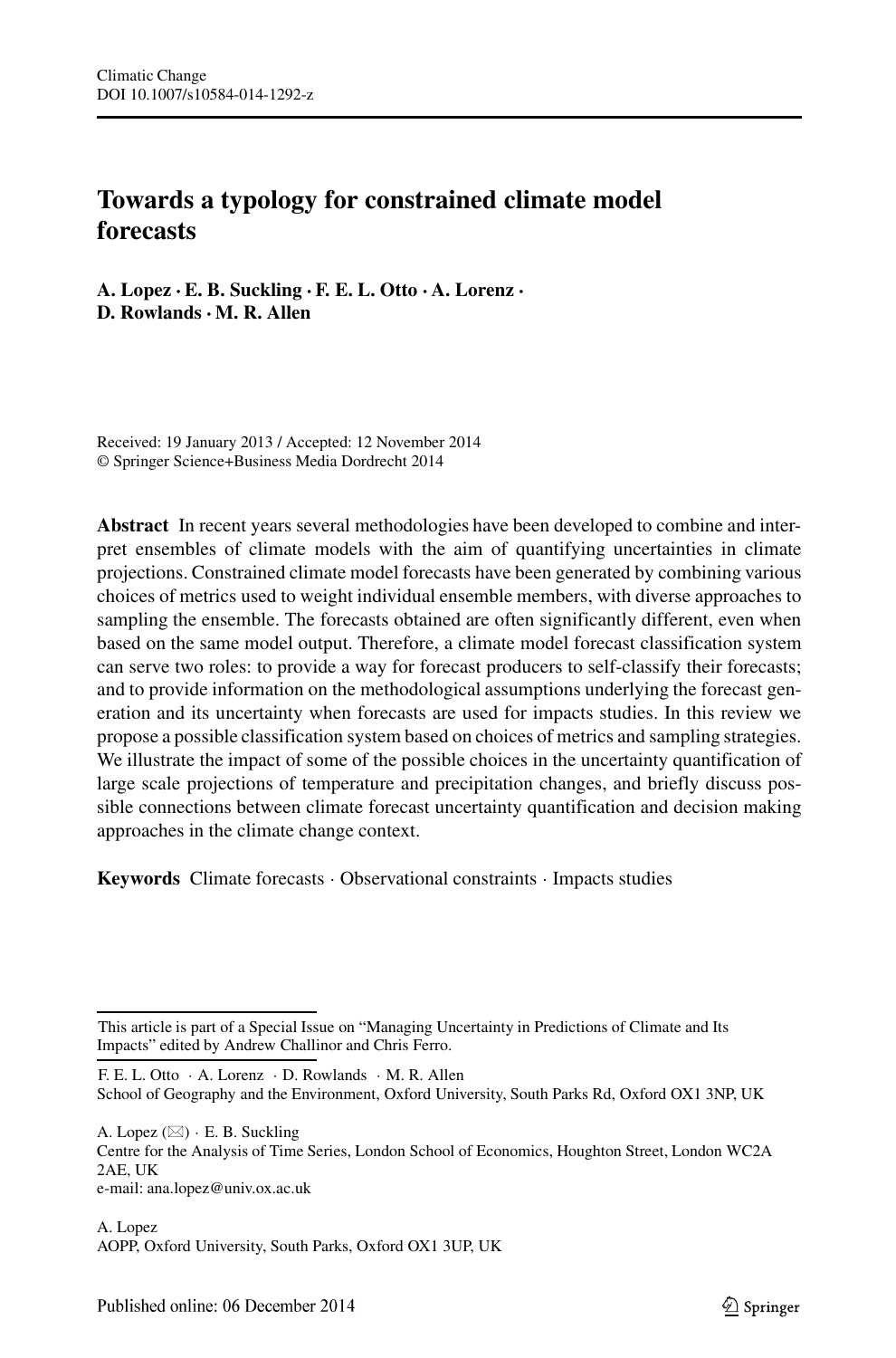#### **1 Introduction**

A number of recent reviews have examined the use of ensembles of climate models as a measure of uncertainty in climate forecasting.<sup>1</sup> Most conclude that interpreting the distribution of models in terms of the probability that the real world response will lie in a given interval is problematic, because it is unclear to what extent these ensembles have been designed, and can be expected, to span the range of possible behavior of the climate system (Tebaldi and Knutti [2008;](#page-15-0) Knutti et al. [2010,](#page-14-0) [2013;](#page-14-1) Knutti [2010\)](#page-14-2). Numerous studies have attempted to use climate observations explicitly to constrain climate forecasts, in the hope of providing more robust and reproducible estimates of forecast uncertainty. However, the results of these studies are very difficult to compare, because as well as using different models, ensemble designs and observational constraints, they often rely on fundamentally different assumptions regarding the meaning of uncertainty in a climate forecast and the status of climate model output. These assumptions, which are often obscure to forecast users, have a first-order impact on estimates of forecast uncertainty.

In this review, we propose a classification system based on two broad distinctions that relate various recent studies: differences between methods used to assign a likelihood or goodness-of-fit statistic to individual ensemble members, and differences in the methods use to sample the climate models ensemble in order to generate the forecast. In Section [2](#page-2-1) we present a historical overview of the different approaches that have attempted to quantify forecast uncertainty. We then describe and categorize the metrics used to assign a likelihood to individual ensemble members in Section [3,](#page-4-0) and the sampling methods to generate the forecast in Section [4.](#page-8-0) Section [5](#page-10-0) shows an example illustrating the influence of metric and sampling strategy on the forecast uncertainty quantification. Finally, in Section [6](#page-12-0) we discuss the utility of a forecast classification system for forecast users, focusing on the relationship between the approach chosen to interpret the climate ensemble information and the formal decision analysis method adopted by the decision maker.

#### <span id="page-2-1"></span>**2 Overview**

Some of the earliest studies attempting to quantify uncertainty in climate forecasts emerged from the detection and attribution literature of the 1990s, notably the optimal fingerprinting approach of references (Hasselmann [1993,](#page-13-0) [1997;](#page-13-1) Santer et al. [1994;](#page-15-1) Hegerl et al. [1996\)](#page-13-2). In Leroy [\(1998\)](#page-14-3) and Allen and Tett [\(1999\)](#page-13-3) the authors observed that optimal fingerprinting could be cast as a linear regression problem in which it is assumed that general circulation models (GCMs) simulate the space-time patterns of the climate response to various external drivers correctly, and observations are used to estimate the magnitude of that response. It was argued that while it is acceptable to assume that spatio-temporal patterns of response are independent of the response amplitude for large-scale surface temperature changes, this is not valid in general, in particular for changes in atmospheric circulation or precipitation, or for abrupt changes in forcing over the period of interest (Allen et al. [2000\)](#page-13-4).

Optimal fingerprinting can be thought of as equivalent to generating a large "pseudoensemble" simply by taking the mean space-time pattern of response to a given external

<span id="page-2-0"></span><sup>&</sup>lt;sup>1</sup>We use the term 'forecast' as an estimation of future events, including raw and post processed climate model output, which in the case of decadal or longer time scales is conditioned on future emission scenarios.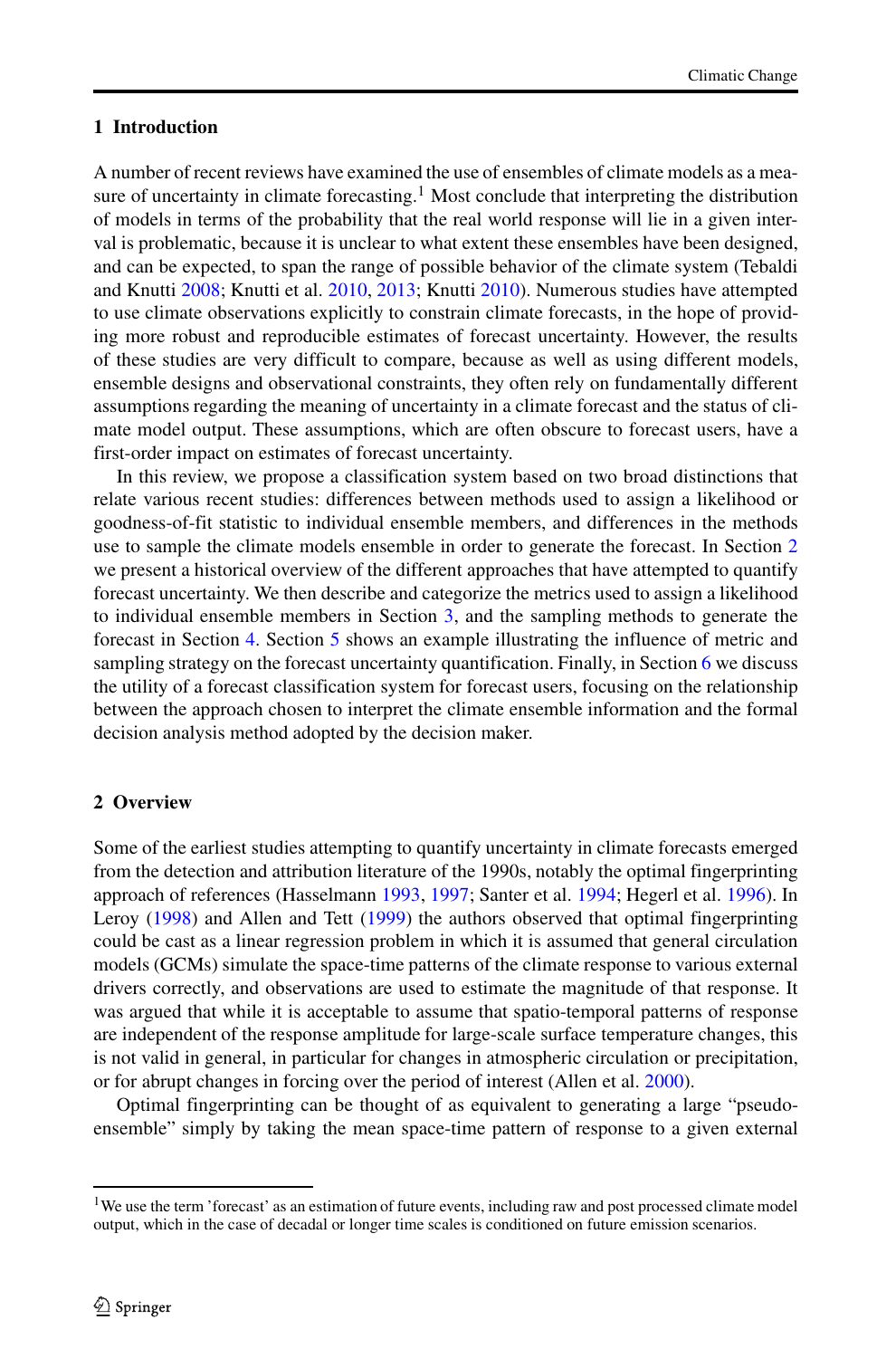forcing as simulated by a small ensemble and scaling it up and down by an arbitrary parameter representing uncertainty in the response magnitude. The goodness-of-fit between individual members of this pseudo-ensemble are then evaluated with some kind of weighted sum of squares, with the expected model-data differences due to internal climate variability, observation error and (in some studies) model pattern uncertainty providing the weights or metric (Allen [2003;](#page-13-5) Huntingford et al. [2006\)](#page-14-4). For example, the range of warming attributable to anthropogenic greenhouse gas increases over the past 50 years, evaluated across the members of this pseudo-ensemble that fit the data better than would be expected by chance in, say, 90 % of cases, provides a confidence interval on this quantity. This approach is the primary information source for attribution statements in the IPCC Assessments (IPCC [2001,](#page-14-5) [2007\)](#page-14-6).

Applying the same scaling factors to model-simulated responses to future forcing provides a method for deriving confidence intervals on future climate change (Allen et al. [2000;](#page-13-4) Stott and Kettleborough [2002;](#page-15-2) Stott et al. [2006\)](#page-15-3), this has been referred to as the ASK (Allen-Stott-Kettleborough) approach. The crucial assumption (which is also implicit in attribution studies) is that fractional errors in model-simulated responses persist over time (Allen et al. [2000\)](#page-13-4), so a model that underestimates the past response to a given forcing by, for example 30 %, may be expected to continue to do so in the future under certain forcing scenarios. A similar approach, but comparing simple or intermediate-complexity models directly with observations was taken in Forest et al. [\(2000,](#page-13-6) [2002\)](#page-13-7), Knutti et al. [\(2002\)](#page-14-7) and Meinshausen et al. [\(2009\)](#page-14-8), hereafter FKM (Forest-Knutti-Meinshausen). Other authors, such as Hansen et al. [\(1995\)](#page-13-8) and Wigley and Raper [\(2001\)](#page-15-4), also used this approach of varying parameters in simple climate models to generate uncertainty ranges or distributions for climate forecasts, but we highlight FKM since they make a point of systematic comparison of model simulations with observations. An advantage of FKM is simplicity: it is straightforward to generate large ensembles with simple and intermediate-complexity models, varying parameters to generate a broad range of behavior and then filter these by comparison with observations. The disadvantage is that direct comparison of the output of this class of models with observations is problematic, since their representation of, for example, land and ocean is inevitably idealized, making it ambiguous what observations they should be compared against (although similar issues can also be raised with GCMs).

Both ASK and FKM can provide ranges of uncertainty in forecast climate that, for variables that are poorly constrained by observations, may be much wider than the range of available GCM simulations in a multi-model ensemble such as CMIP3 or CMIP5. This was clearly an advantage when very few models were available, and will continue to be necessary as long as the spread of simulations in multi-model ensembles is thought to underestimate the full range of uncertainty. These methods therefore provide a complementary approach to more recent methods of probabilistic forecasting such as weighted multi-model ensembles (Tebaldi et al. [2004\)](#page-15-5), or perturbed-physics ensembles generated by varying model parameters using expert subjective assessments of their uncertainty (Murphy et al. [2004\)](#page-14-9).

Using Bayesian methods as in Tebaldi et al. [\(2004\)](#page-15-5), Murphy et al. [\(2004,](#page-14-9) [2007\)](#page-14-10), and Sexton et al. [\(2012\)](#page-15-6) the perturbed physics ensembles were weighted by their goodness-offit to observations, generating distributions that have an explicit probabilistic interpretation as the degree of belief in the relative probability of different outcomes in the light of the evidence available. This is arguably the simplest approach to uncertainty analysis of GCM-based climate forecasts, and the most natural for non-climate-modelers: given a complex model containing uncertain parameters, specify distributions for all these parameters,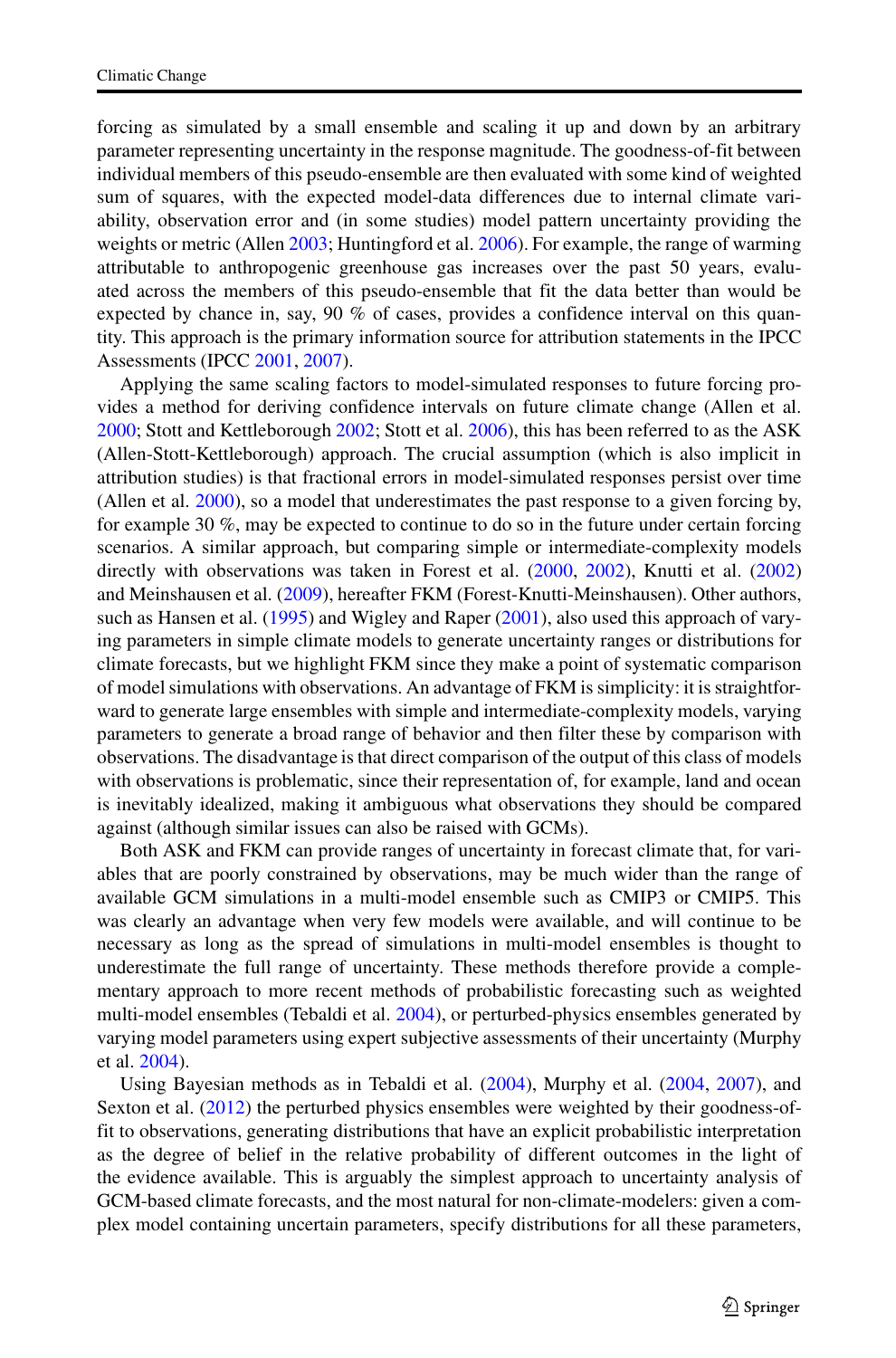sample them to generate an ensemble and constrain with observations. Difficulties in the implementation of this approach arise because many of the parameters to which climate forecasts are particularly sensitive do not correspond to any observable and only really mean something in the context of a particular model or parametrization, and hence cannot be assigned a standard error as an observable quantity might be.

The sheer number of under-determined parameters in climate models also makes it impossible to ensure that, for a given model structure, all important uncertainties have actually been sampled. This is illustrated graphically in Sanderson et al. [\(2008,](#page-15-7) [2010\)](#page-15-8), where nominally similar parameters were varied over nominally similar ranges in two GCMs obtaining a very broad distribution of responses in one case and a relatively narrow one in the second case.

We conclude this overview by noting that these different approaches have used very different underlying statistical philosophies. Consistent with the attribution literature, ASK provides classical ("frequentist") confidence intervals - that is, ranges over which models match observations better than a given threshold for goodness-of-fit. Early implementations of FKM were also frequentist in character, while recent implementations (Sansó et al. [2008;](#page-15-9) Meinshausen et al. [2009\)](#page-14-8) have used more explicitly Bayesian approaches, exploring sensitivities to prior distributions but still generally avoiding any claim to accurate representation of actual subjective prior beliefs. In contrast, the studies in references (Murphy et al. [2004;](#page-14-9) Murphy et al. [2007;](#page-14-10) Sexton et al. [2012\)](#page-15-6) have generally aimed to provide credible intervals, or Bayesian posterior probabilities - ranges within which the forecast quantity of interest is expected to lie given both the prior expectations of the investigators and the constraints of the observations.[2](#page-4-1)

These different approaches should only be expected to give similar results if the observations provide a very strong constraint on the forecast quantity of interest, which is typically not the case in the long-term climate forecasting problem. If the constraints provided by the observations are weak and models tend to cluster near the best-fitting model (as would be expected if all modeling groups are aiming to simulate observations as well as possible), these conditions are not satisfied, so ranges provided by the different approaches are not directly comparable. It would be helpful to forecast users to be clearer about which approach is being used in the presentation of uncertainty in any particular study. In what follows we suggest a classification scheme that could be used to facilitate this task.

#### <span id="page-4-0"></span>**3 Metrics of individual model quality**

All but the simplest approaches to sampling a range of uncertainty on a climate model forecast require some measure of the quality of individual climate models or model-versions. In general, this can be characterized as a distance measure, often expressed as a weighted sum squared difference between a model simulation  $x_0$ , which may be the mean of an initial-condition ensemble, and the corresponding set of observations **y**:

$$
r^{2} = (\mathbf{y} - \mathbf{x}_{0})^{T} \mathbf{C}^{-1} (\mathbf{y} - \mathbf{x}_{0}) , \qquad (1)
$$

<span id="page-4-1"></span><sup>2</sup>The distinction between confidence intervals and credible intervals is best summarised thus: if a forecast quantity lies outside a 90 % confidence interval, then an event has occurred that was estimated at the time of the forecast to have a less than 10 % probability of occurrence. If the forecast quantity lies outside a 90 % credible interval, then the forecast quantity is found to have a value inconsistent (at the 10 % level) with our expectations at the time the forecast was made.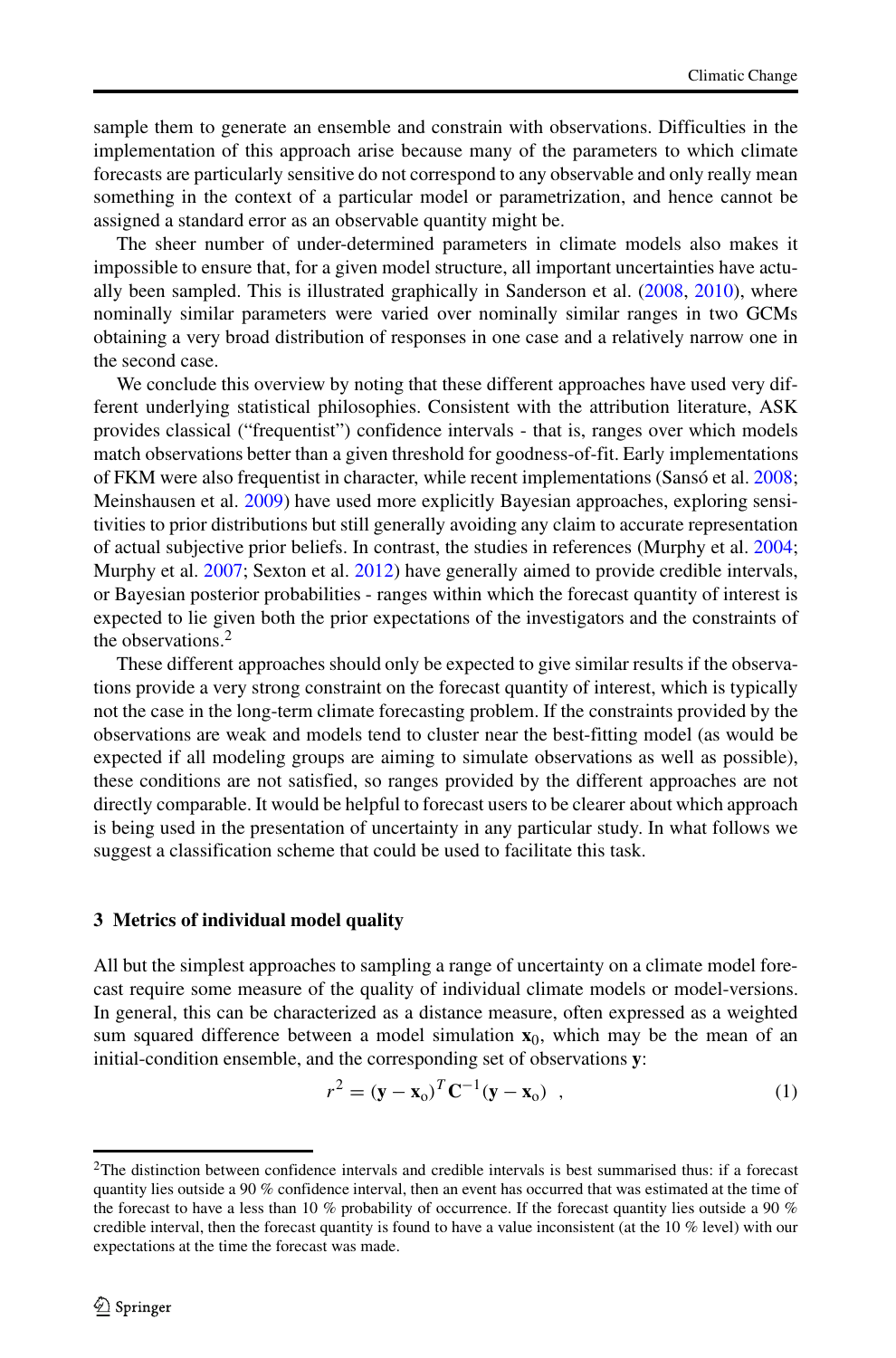where **C** is a measure of the expected difference between model and observations due to processes that can be treated as random. It typically represents internal climate variability, but depending on the complexity of the analysis may also include a representation of observational error, forcing error, irreducible model error and so on.

Under the assumption that errors are Gaussian and that the distributions of  $\mathbf{x}_0$  and  $\mathbf{C}$  are determined by a set of parameters  $\Theta$ , the model-observations deviance can be expressed as a likelihood:

$$
\mathcal{L}(\Theta|\mathbf{y}) = \frac{1}{\sqrt{(2\pi)^{n}det|\mathbf{C}|}} \exp\left(-\frac{r^{2}}{2}\right)
$$
 (2)

where  $n$  is the rank of  $C$ , or the number of independent observations. In the case of ASK-type regression approaches,  $\Theta$  is simply the parameters of the regression model, or undetermined scaling factors to be applied to model-simulated responses to individual forcing agents, while in perturbed-parameter ensembles,  $\Theta$  represents the parameters perturbed in the climate model itself. The interpretation of  $\Theta$  is more complicated when structural model uncertainty is present, but for the sake of unity, we will assume that structural uncertainty can in principle be parameterised.

In a Bayesian analysis, the likelihood  $\mathcal{L}(\Theta|\mathbf{y})$  is simply proportional to the probability density function of obtaining a simulation  $x_0$  in the vicinity of **y** given the parameters  $\Theta$ ,  $Pr(\mathbf{x}_0 = y | \Theta)$ . Clearly, this tends to become progressively smaller the higher the dimension of **y** simply because the probability of the simulation "hitting the target" falls off faster the higher the dimension of the space considered. Hence the absolute likelihood of any setting of the parameters  $\Theta$  depends, even for a structurally perfect model, on the number of observations used to constrain it, making the interpretation of absolute likelihoods rather obscure. Hence all studies rely more-or-less explicitly on the relative likelihood:

$$
\frac{\mathcal{L}(\Theta_1|\mathbf{y})}{\mathcal{L}(\Theta_0|\mathbf{y})} = \exp\left(-\frac{r_1^2 - r_0^2}{2}\right) ,\qquad(3)
$$

where  $\Theta_1$  and  $\Theta_0$  are two sets of parameters (two models or model-versions). Focussing on relative likelihoods removes the explicit dependence of results on  $n$ , but we are still left with two important practical issues: how many observations should be used to evaluate the model, and to what extent are they independent? In principle, all available observations could be incorporated into the likelihood function, but this has undesirable consequences in practice since all climate models fail to simulate many observable aspects of the climate system. Hence a naïve incorporation of all available observations into  $r^2$  results in comparing the relative likelihood of models whose individual likelihoods are vanishingly small. Worse, because  $r^2$  is dominated by its largest individual terms, relative likelihoods are dominated by the difference between the simulations and those aspects of the observations that the models simulate least well (Murphy et al. [2004\)](#page-14-9). This will result in poorly constrained model variables having a disproportionately greater impact in the weighting.

Three approaches have been used in the literature to address this problem. In ascending order of complexity, they are: M1, metrics restricted to a subset of observable quantities that, on the basis of the evidence available, the model appears capable of simulating for at least some settings of the parameters  $\Theta$ ; M2, metrics in which the individual contributions to  $r<sup>2</sup>$  from different observation-types are renormalized by the error in the best available (or a reference) simulation of that observation-type; and M3, metrics in which the contribution of irreducible model-data discrepancies are incorporated into **C** through an explicit "discrepancy term". There is of course another possibility (M0), which is not to use any metric at all and consider all the ensemble members as equally likely.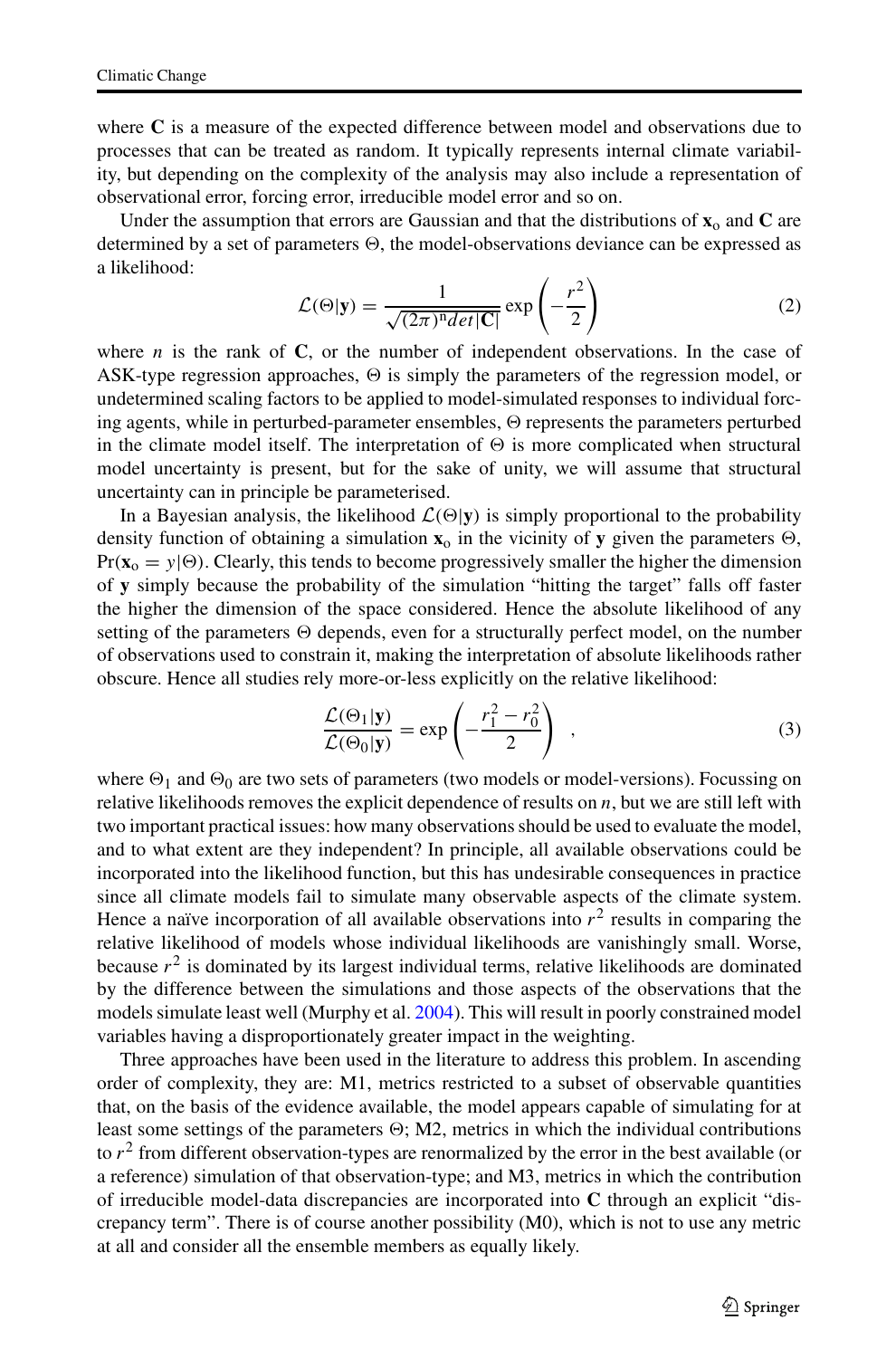In general, the choice of a metric will have a greater impact on results than the choice of observations or the quality of individual models, so it is imperative to be clear which type of metric is used in any individual study. Moreover, we should not expect them to give similar results: in general, relative likelihoods based on an M1 metric will be larger (closer to unity, meaning the metric has less power in discriminating between models) than those based on an M2 or M3 metric because the M1 metric makes use of only a subset of the observations available. This does not automatically mean that the M2 or M3 metrics are preferable, because their additional power comes at the price of substantial and generally un-testable additional assumptions.

#### 3.1 Option M1: restricted metrics

The convention adopted in ensemble climate forecasting based upon climate change detection and attribution approaches, has been to assess model quality using only observable quantities that models are capable of simulating directly. For example in reference (Stott et al. [2006\)](#page-15-10), model-simulated space-time patterns of response to greenhouse, anthropogenic aerosol and natural (solar and volcanic) forcing were compared with observed large-scale temperature changes over the 20<sup>th</sup> century using a regression analysis. In this example,  $\Theta$ contained the unknown scaling factors on the responses to these three forcing agents. Principal Component Analysis was used to retain only those spatio-temporal scales of variability for which, after the best-fit  $\Theta$  had been obtained, the minimum residual  $r_{\min}^2$  was consistent with the expected residual due to internal climate variability (which, for large-scale temperature changes, dominates observation error), based on a standard F-test for residual consistency (Allen and Tett [1999\)](#page-13-3). In Forest et al. [\(2002\)](#page-13-7) only three parameters are varied in an intermediate complexity model, also using principle component analysis to focus on the large-scale response.

The interpretation of relative likelihoods here is straightforward: for these specific variables (large-scale temperatures changes) the assumption is that there is a choice of parameters  $\Theta$  with which the model simulates the real-world warming response realistically, and the likelihood of  $\Theta_1$  being that "true" set declines with  $\delta r_1 = r_1^2 - r_{\min}^2$ . In terms of classical statistical tests, this provides the basis for a test of the hypothesis that  $r_{\text{min}}^2$  would be this much smaller than  $r_1^2$  if  $\Theta_1$  is in fact the "true" parameter-set.

Despite the attraction of being firmly grounded in classical linear regression and hypothesis testing, the metrics used in ASK and FKM are open to criticism. First, they make very limited use of the observations available, since few observable quantities satisfy the condition of being statistically indistinguishable from the best-fitting available climate model simulations. Second, large-scale temperature changes are generally not the most impactrelevant aspects of a climate forecast. Applying relative likelihoods based on large-scale temperature changes to constrain forecast changes in other variables requires the strong assumption that the model-simulated relationship between large-scale temperatures and these other variables is correct. Alternatively, it could be argued that for impacts studies, relative likelihoods should include a comparison with observations relevant to the particular application, such as rainfall and evaporation for hydrological impacts. However, choosing to constrain the uncertainty range using observables that models cannot skillfully simulate will simply discard many models, potentially resulting in a reduced uncertainty range as a result of the inadequacy of the models and not a genuine reduction of the uncertainty.

It should be noted that the second criticism does not only apply to metrics restricted to large-scale temperature changes: in general, relative likelihoods based on more complex metrics will be dominated by model-data differences in a small number of observable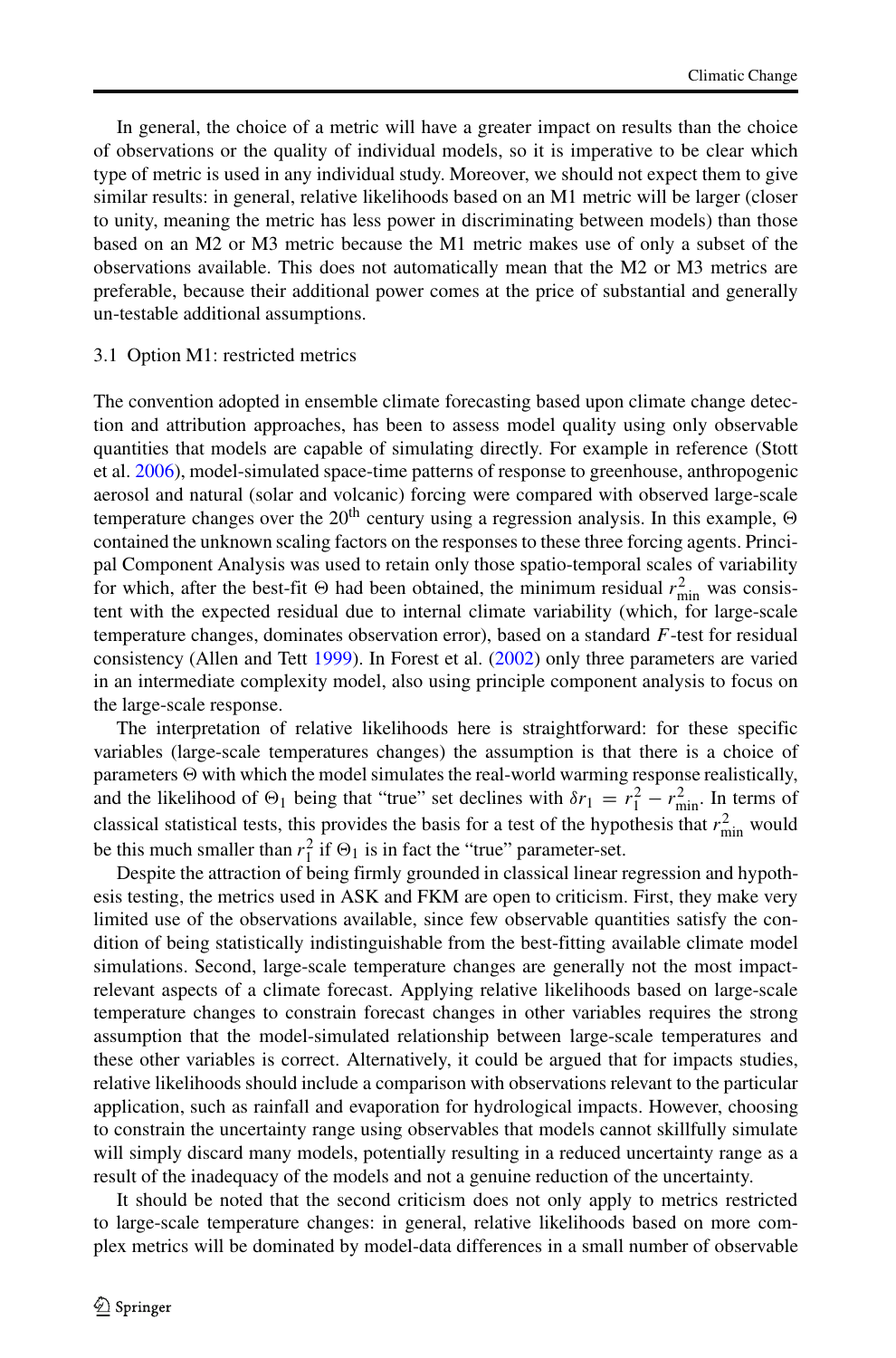variables and hence require an assumption that models that simulate the observations realistically in these variables are also more likely to be realistic in other respects, although the use of an explicit discrepancy term can alleviate this problem. The key advantage of restricted metrics, however, is that they are sufficiently simple that all such assumptions are out in the open.

#### 3.2 Option M2: renormalized metrics

If more observable quantities are included in the definition of the  $r^2$  goodness-of-fit statistic than the best-fitting models are capable of simulating (for example, by including smallscale temperature changes, or variables other than temperature that models simulate less well), then relative likelihoods tend to be dominated by these poorly simulated quantities. While this is clearly undesirable, there may still be information to be extracted from relative goodness-of-fit in these quantities: for example, the best models may be capable of simulating them realistically but they are excluded from a restricted metric simply because we lack an adequate representation of expected model-data differences in these quantities.

A simple approach to incorporating more observations into the  $r^2$  statistic than would be allowed under a restricted metric is simply to renormalize model-data differences in subsets of the observable quantities (putting temperatures in one subset, for example, and precipitation in another) by the average error in either the best-fit or some reference model. This means that equal weight is given, by construction, to relative errors in different subsets of the observations. This approach, used in Piani et al. [\(2005\)](#page-14-11) and Stainforth et al. [\(2005\)](#page-15-11), allows more observations to be used but lacks a clear methodological justification, so it should be regarded at best as an *ad hoc* method to be used until a more complete understanding of expected model-data differences is available.

#### 3.3 Option M3: explicit discrepancy terms

The most sophisticated approach to incorporating a wide variety of observations into measures of model quality is the "discrepancy term" used in Murphy et al. [\(2007\)](#page-14-10), Sexton et al.  $(2012)$ , Rougier  $(2007)$ , and Collins et al.  $(2012)$  to estimate likelihoods of individual models in a perturbed physics ensemble. Rather than excluding observable quantities that the best-fitting models are unable to simulate, as with M1, or simply renormalizing model-data differences to downweight these terms as in M2, the discrepancy term in M3 attempts to include all the sources of model-data differences into **C**, including a representation of "irreducible" errors that are common to all members of the ensemble. The result is to inflate the expected covariance in observables that the models are known to simulate poorly, which has the effect of reducing the weight given to these quantities in the overall measure of goodness-of-fit.

Specification of the discrepancy term presents a challenge in practice. To date, the approach taken to estimating the discrepancy term has been to use the statistics of an independent ensemble. For example, in deriving a discrepancy term for the analysis of a perturbed-physics ensemble, Sexton et al. [\(2012\)](#page-15-6) use the CMIP3 experiment. Goldstein et al. [\(2008\)](#page-13-10) show that this approach is justified subject to rather limited assumptions about the properties of this second ensemble. One assumption that is required, however, known as "second-order exchangeability", is that errors are equally probable in any two members of the multi-model ensemble. However, it is generally expected that some models will be substantially more realistic than others (through higher resolution, more advanced representation of physical processes and so on). In practice, therefore,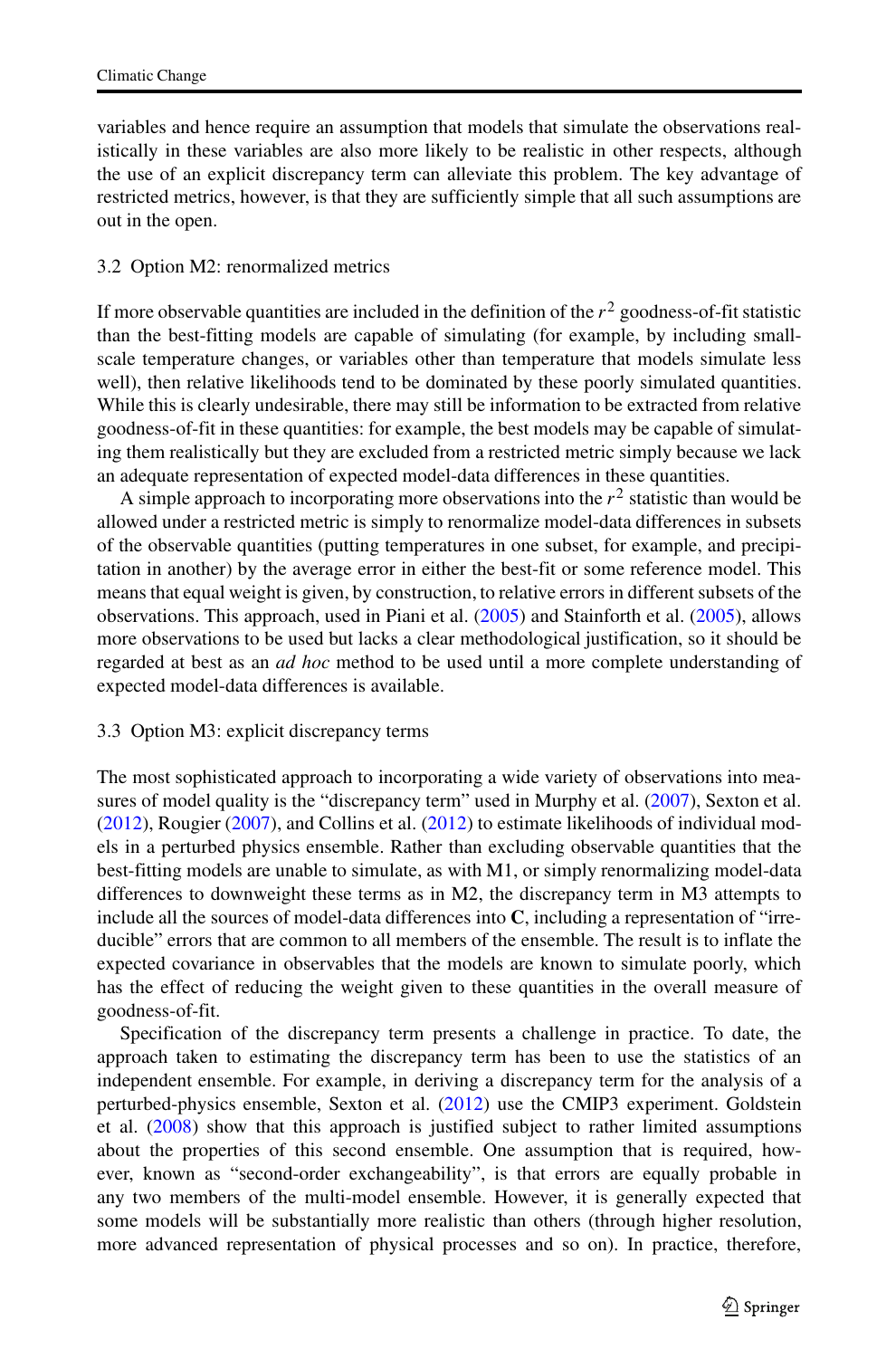the set of second-order- exchangeable models of similar expected quality is likely to be rather small. Use of a multi-model ensemble to estimate the discrepancy term incorporates information about model disagreement into the analysis, allowing less weight to be given to model-observation disagreement in variables on which model disagree among themselves. The discrepancy term is also used to allow explicitly for uncertainty in the forecast arising from errors common to all members of the perturbed-physics ensemble.

It is worth emphasizing that explicit discrepancy terms play two roles in an ensemble climate forecast: one is allowing for structural uncertainty in the simulation of the observable quantities that are used to constrain the forecast, while the second is allowing for structural uncertainty in the forecast itself. Although they are generally justified together, these roles are not necessarily inseparable.

#### <span id="page-8-0"></span>**4 Sampling in perturbed physics and multi-model ensembles**

Independent of the climate model ensemble generation technique and the method used to assign a quality measure to individual members of the ensemble, there are different sampling methods to generate the climate forecast. In general, the theoretical justification of certain metrics has typically been associated with particular approaches to ensemble sampling, but the theoretical constraints are sufficiently weak that an equally coherent justification could be given for any combination. Hence it is useful to distinguish ensemble sampling approaches from model metrics.

#### 4.1 Option S0: unrestricted ensembles

The most widely-used approach for the treatment of uncertainty in climate forecasts is the multi-model ensemble or ensemble-of-opportunity, typified by model intercomparison studies in which simulations from multiple modeling groups, are contributed to a central repository and the spread of the ensemble is interpreted as a measure of forecast uncertainty. These include for instance the CMIP3 (Meehl et al. [2007\)](#page-14-13) and CMIP5 (Taylor et al. [2012\)](#page-15-12) global modeling intercomparison projects, as well as regional downscaling experiments such as CORDEX (Jones and Asrar [2011\)](#page-14-14). Ensembles-of-opportunity could in principle be combined with any of the three metrics described above. In practice, however, the majority of studies that use formal metrics of model quality also use a more systematic approach to ensemble sampling. The ensemble-of-opportunity approach has been criticised for producing forecast spreads that are potentially misleadingly narrow if all modelling groups are individually tuning their models aiming to produce a best-fit model (Kiehl [2007\)](#page-14-15).

An alternative approach to treat uncertainty in the forecasts consist of constructing a perturbed physics ensemble. In this case, as shown in Stainforth et al. [\(2005\)](#page-15-11), it is possible to generate a very broad range of behaviors. Therefore, this type of unrestricted ensembles might in principle produce a misleadingly wide range of uncertainty, unless formal methods are used to constrain the ensemble.

A specific issue with the interpretation of ensembles-of-opportunity is whether the models in such an ensemble represent approximations to the real world each subject to independent errors, or whether the real world should be regarded as interchangeable with a member of the ensemble (Annan and Hargreaves [2010\)](#page-13-11). This has practical implications, since the "truth-plus-error" interpretation implies that as the ensemble size increases, the ensemble mean should converge steadily closer to the truth, as the impact of independent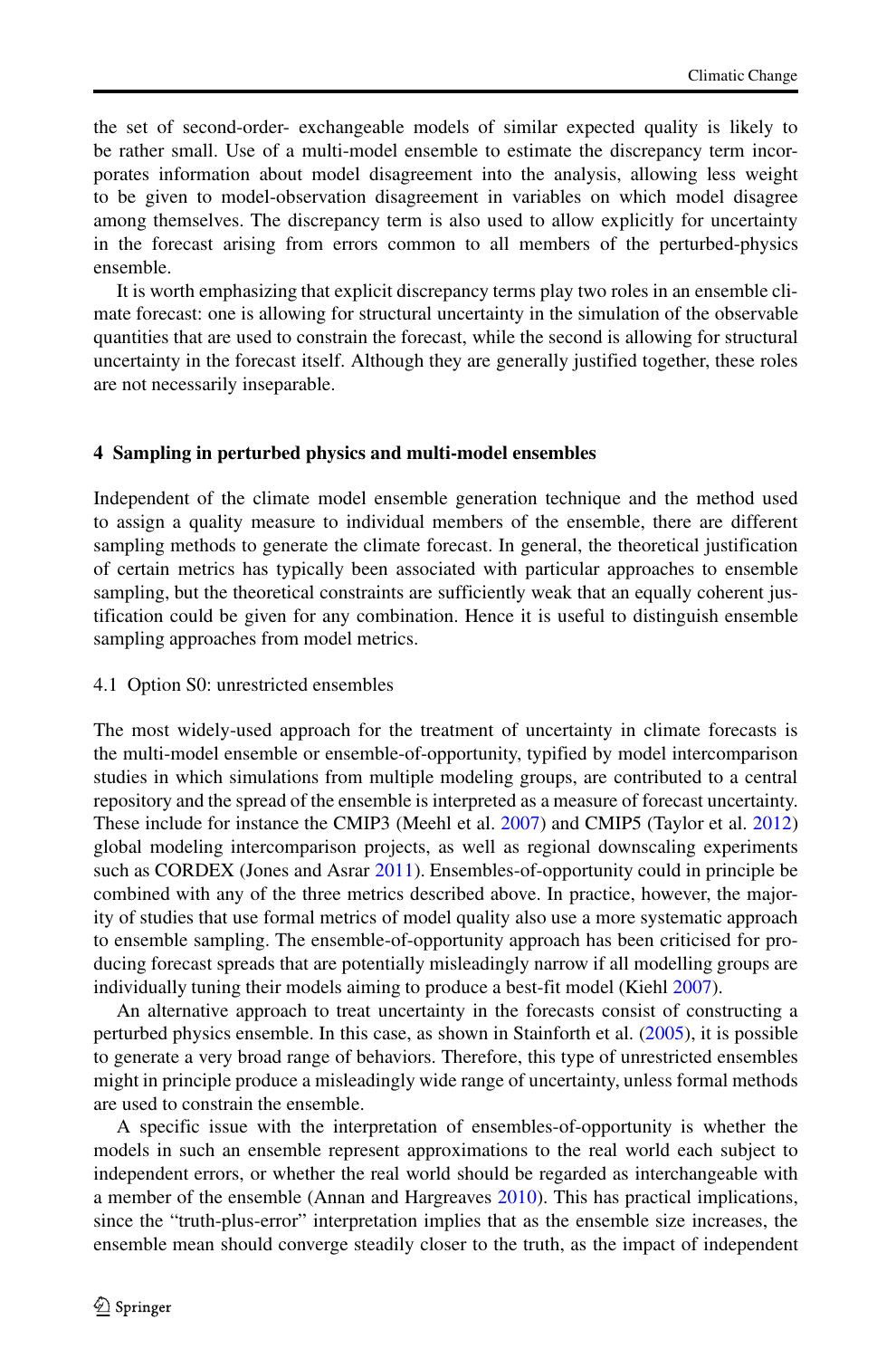errors cancel out, whereas the "exchangeable" interpretation implies no such convergence. On climate timescales model errors cannot be assumed to be mutually independent, so the mean of a large ensemble is no more likely to be closer to the truth than the mean of a small ensemble simply by virtue of the ensemble size. Hence, with some exceptions (Tebaldi et al. [2004\)](#page-15-5), analyses of ensembles-of-opportunity have tended to treat them as if ensemble members were interchangeable with the real world (e.g. Räisänen and Palmer [2001\)](#page-14-16).

The two interpretations discussed above assume that climate models are adequate representations of the Earth climate system, and model inadequacies represent small perturbations around the true system. There is of course a third possibility, whereby the climate models structural uncertainties are severe enough to invalidate their use as climate forecasting tools, particularly at spatial and temporal scales relevant for impacts studies (see for example Risbey and O'Kane [2011\)](#page-14-17). In that case, uncertainties estimated using any of the approaches discussed here do not necessarily represent the true uncertainty range, and forecast users should consider this possibility particularly when using the forecast for decision support.

#### 4.2 Option S1: range-over-threshold approaches

The simplest generalisation of measuring forecast uncertainty as the spread of the climate model ensemble, be it a multi-model or a perturbed physics ensemble, is to provide forecast ranges spanned by models that satisfy some formal criterion of goodness-of-fit to observations. This is the approach traditionally taken in the detection and attribution literature, and it produces classical confidence intervals, not formal probability statements. In essence, given the ensemble of models with a very broad range of behaviour, a subset is selected that fit the data as well or better than would be expected in, say, 90 % of cases due to known sources of model-data difference.

The advantage of range-over-threshold approaches is transparency and testability. The hypothesis, that no model can be generated that yields a forecast outside a given range while simultaneously satisfying a given criterion of goodness-of-fit to observations, is clearly testable and does not depend on how models or model-versions were sampled in the first place. This is correct provided that the initial ensemble is broad enough and densely sampled enough to span the range consistent with relevant observations.

#### 4.3 Option S2: Bayesian approaches

The simplest approach to generating an explicit probabilistic climate forecast is the Bayesian weighted ensemble. Under this approach, individual members of the climate model ensemble, usually a perturbed physics ensemble but can include sampling of model structure uncertainty as well, are weighted by their likelihood with respect to observations, and a posterior distribution for forecast quantities of interest is derived using Bayes theorem. In this framework, the posterior distribution provides credible intervals, and represents the investigators' degrees of belief regarding the relative probability of different forecast outcomes in the light of these observations.

A limitation of this approach is that, when the constraints provided by the observations are weak (meaning that the likelihood function is only weakly dependent on the parameters), results can be highly sensitive to the prior specification of parameters. For example, Frame et al. [\(2005\)](#page-13-12) noted that different prior specifications which had all been used in the literature resulted in a range of estimates of the upper bound on climate sensitivity spanning a factor of three or more.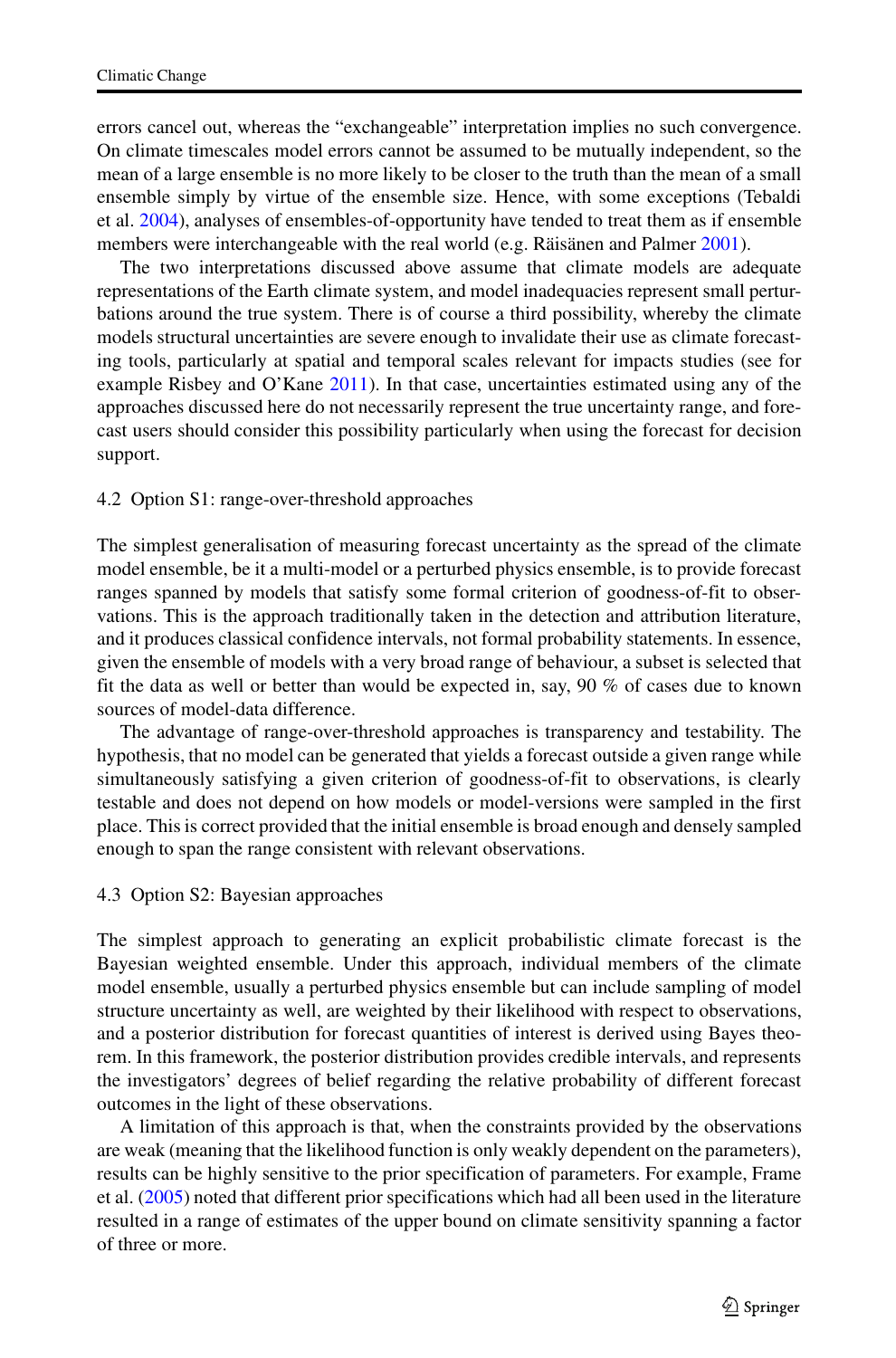One response, is to argue that certain priors reflect investigators' beliefs better than others, and to explore sensitivity to results over "reasonable" choices of prior (Sexton and Murphy [2012;](#page-15-13) Annan and Hargreaves [2006\)](#page-13-13). Determining what is deemed reasonable, however, is not straightforward, particularly when a prior has to be specified over a model parameter, such as a diffusivity, whose physical interpretation may itself be ambiguous.

An option for combining the testability and reproducibility of range-over-threshold approaches with the probabilistic interpretation of the conventional Bayesian approach is to use 'objective', or rule-based, priors to specify parameter distributions. For example, Allen et al. [\(2000\)](#page-13-4), Stott and Kettleborough [\(2002\)](#page-15-2), Gregory et al. [\(2002\)](#page-13-14), and Frame et al. [\(2005\)](#page-13-12) sample parameters to give approximately uniform prior predictive distributions in the quantities used to constrain the forecast. When the constraints are approximately Gaussian and independent, as is the case in the examples considered, this is very close to the use of a Jeffreys prior (Jeffreys [1946;](#page-14-18) Jewson et al. [2009;](#page-14-19) Rowlands et al. [2013;](#page-15-14) Lewis [2013\)](#page-14-20) to specify parameter distributions.

#### <span id="page-10-0"></span>**5 Implications for uncertainty quantification**

In this section, we illustrate the effect of the choice of sampling-metric combinations on the quantification of the forecast uncertainty. For our illustration we use the model data and an example of a metric M1 described in detail in Rowlands et al. [\(2012\)](#page-15-15). In this work the metric evaluates the distance between the simulated and observed large scale spatiotemporal temperature anomalies, over the period 1961-2010.

Figure [1](#page-11-0) shows how the unceratinty range of projections of temperature and precipitation changes depends on the combination of M1 with two sampling strategies (S0 and S1) , when applied to two climate model ensembles: an ensemble of opportunity (CMIP3) and a perturbed physics ensemble (climateprecition.net). Projections for precipitation vs. temperature changes are shown for the global mean and three sub-continental regions. As expected, M1 based only on large scale spatio-temporal temperature anomalies, works well at constraining the global mean warming projections since the range of temperatures (horizontal axis) spanned by the unrestricted climateprediction.net ensemble (colored crosses, S0-M0) is much wider than the range-over-threshold ensemble (grey diamonds, S1-M1) in the top right panel of the figure. However, using a metric based on the models' ability to simulate large scale spatio-temporal temperature patterns is not equally effective in all regions. For instance, for the climateprediction.net ensemble, the range-over-threshold for Southern Asia and Western North America temperature projections is better constrained than for Northern Europe. This can be explained by the fact that for climateprediction.net models there is a strong relationship between global and regional warming projections for the first two regions while the relationship is weaker for the third region(not shown). In the case of the CMIP3 unrestricted ensemble (circles, S0-M0), the uncertainty range is not reduced when applying the metric M1 (solid grey circles, S1-M1), possibly because this multi model ensemble is, by construction, tuned with the observations used to build the metric M1 (Sanderson and Knutti [2012\)](#page-15-16), so imposing this constraint does not add new information to costraint the uncertainty range.

The figure also illustrates that the metric M1 is not very effective at constraining projections for precipitation changes (vertical axis) for the regions shown. In these modeling experiments, the model projections for large scale temperature changes used to compute M1 do not have a strong relationship with simulated changes in precipitation for those particular regions(not shown), therefore model performance in large-scale temperature changes does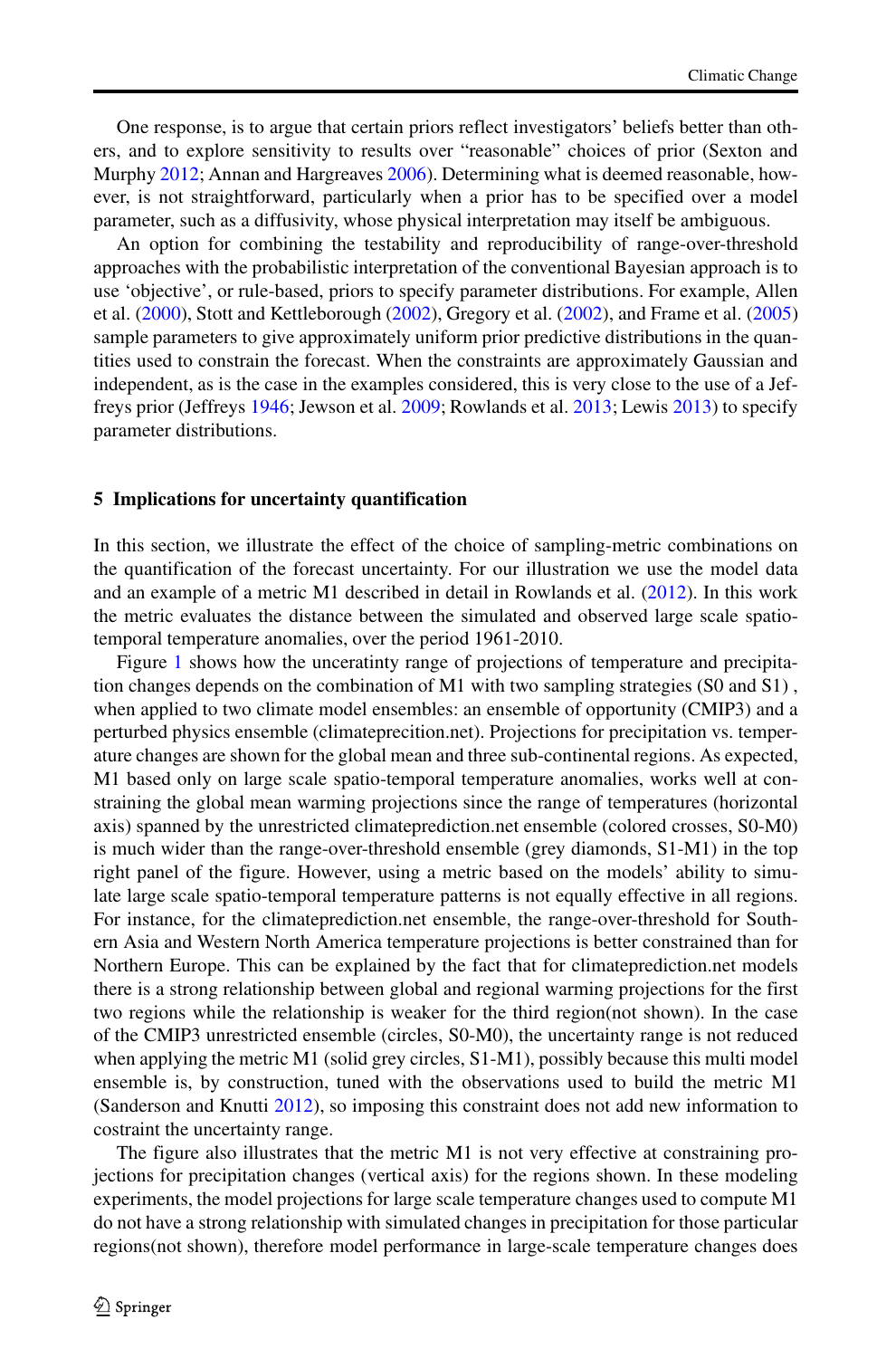<span id="page-11-0"></span>

**Fig. 1** Illustration of metric-sampling combinations. Projections for precipitation vs. temperature changes are shown for the global mean and three sub-continental regions as indicated in the panels. CMIP3 ensemble of opportunity: S0-M0 (*all circles*), S1-M1 (*solid grey circles*). Climateprediction.net perturbed physics ensemble: S0-M0 (*colored crosses*), S1-M1 (*grey diamonds*). The metric M1 evaluates the goodness of fit of large scale spatial and temporal temperature anomalies over 1961-2010. For the PPE the color of the crosses corresponds to the number of parameters that have been perturbed in each model version, from red indicating no perturbed parameter to *dark blue* indicating 19 parameters perturbed simultaneously

not provide useful information to constrain the uncertainty in projections on precipitation changes.

In the context of impacts studies, it is important to remark that a metric that evaluates warming patterns does not provide information about absolute errors and biases in models. In other words, even though it might make sense to constrain the range of uncertainty in projections using an observable that can be adequately simulated by at least some of the models (warming patterns in this case), that does not imply that models which pass the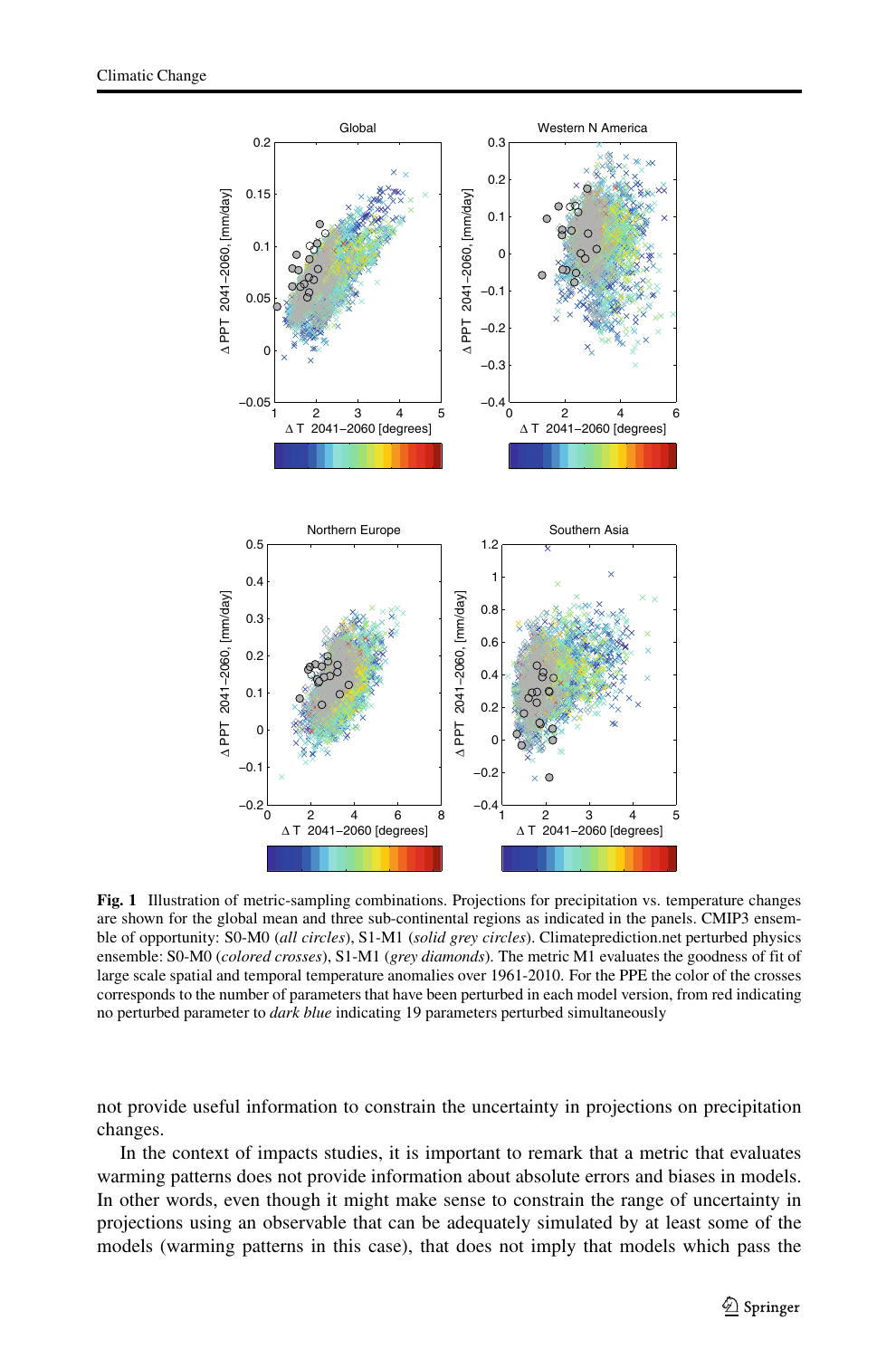test according to one metric are realistic at simulating more relevant quantities for impacts studies, such as absolute values of variables (as opposed to their anomalies).

#### <span id="page-12-0"></span>**6 Discussion and conclusion**

The simple example above illustrates clearly that the choice of ensemble sampling strategy and goodness-of-fit metric has a strong influence on the forecast uncertainty range. As it is well known, the uncertainty in projections for unrestricted ensembles is significantly different depending on the modeling strategy (CMIP3 vs climateprediction.net). When observations are used to constrain uncertainty ranges, the result depends not only on which observations (and what temporal and spatial scales) are used to construct the metric, but also on the relationships between that information and the forecasted variables. In our example, comparison with observations is restricted to large scale temperature warming patterns which in principle the best models in the ensemble can simulate realistically. Even in this case we see that the M1 metric used to quantify model quality can constrain the uncertainty range in global mean temperature changes, but it fails to constrain it in precipitation changes.

The proliferation of approaches to uncertainty analysis of climate forecasts is clearly unsatisfactory from the perspective of forecasts users. When confronted with a new forecast with a nominally smaller range of uncertainty than some alternative, it would take considerable insight to work out if the difference results from arbitrary changes in metric, or ensemble sampling, or from new information that reduces the uncertainty in the forecast. While it is undesirable to impose a common approach, it may be useful for studies to attempt some form of self-classification. The typology proposed in this review is intended to provide a starting point to this end, with the expectation that this classification will evolve in time to incorporate perhaps new approaches applicable to other types of ensembles generated using for instance pattern scaling (Mitchell [2003;](#page-14-21) Watterson and Whetton [2013\)](#page-15-17) or stochastic parametrisations (Palmer [2012\)](#page-14-22).

Such a classification could serve as a guide for those attempting to use climate forecasts for impact studies and formal decision analysis in the climate change context. Especially for the latter, the assumptions about the decision criterion employed in the analysis are naturally related to the assumptions underlying the generation of the climate forecast. Scenario analysis, robust control (Lempert [2003\)](#page-14-23), or info-gap (e.g. Hall et al. [2012\)](#page-13-15) frameworks do not rely on probabilistic information or even ranges, but focus on the impacts of decision options and system response under a range of possible futures. However, the applicability of these types of analysis to future decisions rests on a sufficiently comprehensive coverage of the space of possible future climate states.

Climate ensembles providing a range of possible futures can be utilised in decision analysis using the MaxiMin (pessimistic), MaxiMax (optimistic) or Hurwicz (mixture) criteria (Lange [2003\)](#page-14-24), which only rely on information about the worst and/or best possible outcomes. The expected utility decision criterion (e.g. see Fishburn [1982\)](#page-13-16) is widely used in cost-benefit (e.g. Nordhaus [2008\)](#page-14-25), cost-risk (e.g. Schmidt et al. [2011\)](#page-15-18), and cost-efficiency (e.g. Held et al. [2009\)](#page-13-17) analyses in the climate change context as the current standard of normative decision theory. It requires information about the climate forecasts in the form of probability density functions (pdfs), and naturally relates to Bayesian ensemble sampling approaches. However, among many other shortcomings, the expected utility criterion is unable to represent a situation in which the decision maker is ambiguous about the exact pdfs representing (climate) uncertainty (see e.g. Lange and Treich [2008\)](#page-14-26). One possible solu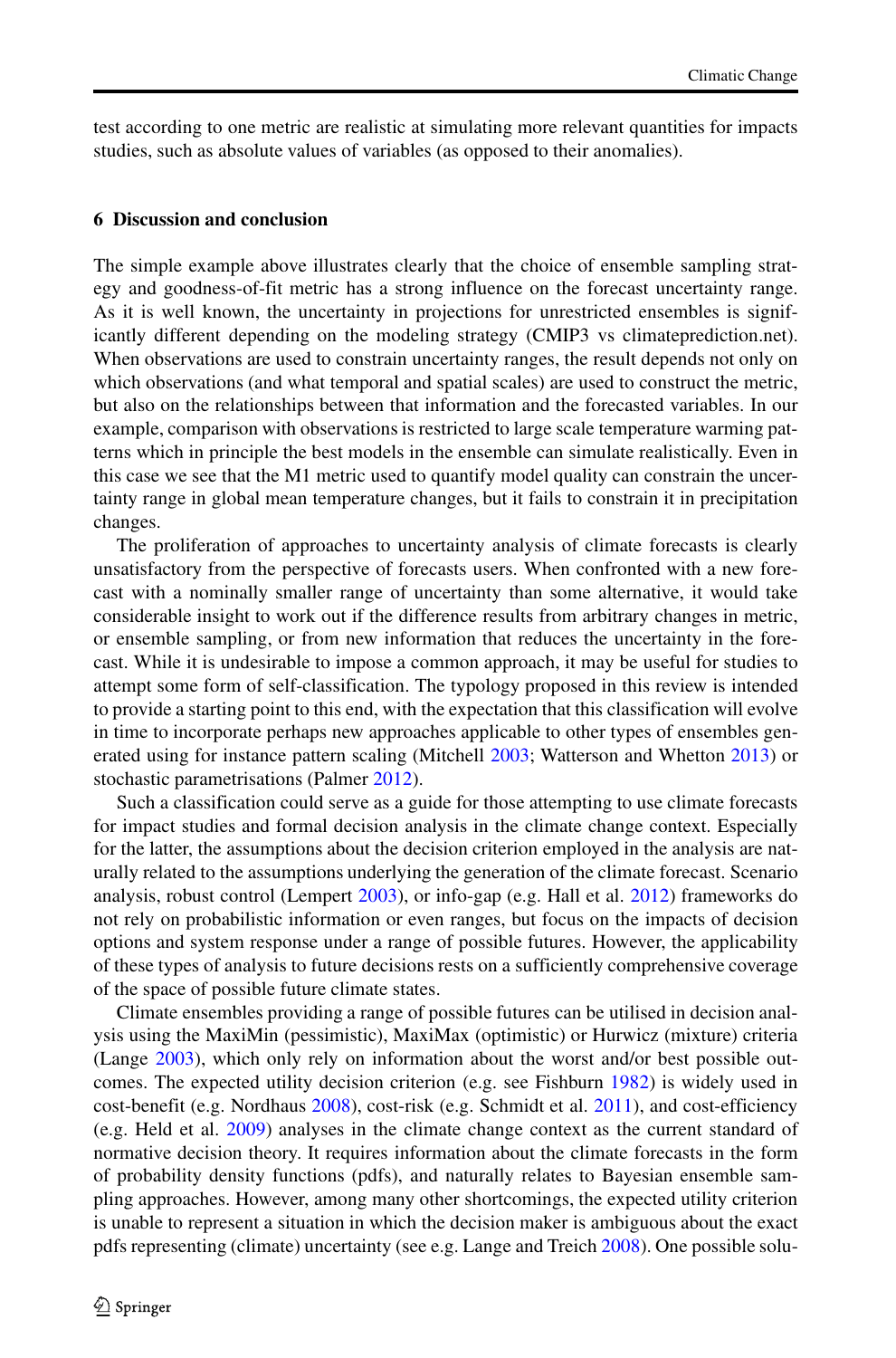tion to this shortcoming is the use of imprecise probabilities (e.g. Klibanoff et al. [2005,](#page-14-27) [2009\)](#page-14-28), where climate information would be given not as a single pdf, but as a set of possible pdfs.

We close this discussion by remarking that, when considering climate forecasts for impacts studies, it is important to keep in mind that, as discussed in Section [4](#page-8-0) the possible range of climate changes might not be fully explored if the analysis relies solely on climate models' projections. Changes other that the ones currently projected by climate models are plausible, particularly at impacts relevant spatial scales. Therefore decision makers should use a variety of scenarios for their planning, and not restrict their analysis exclusively to model projected ranges of uncertainties (Risbey [1998;](#page-14-29) Brown and Wilby [2012\)](#page-13-18).

**Acknowledgments** FELO and EBS acknowledge support from the NERC EQUIP project (NE/H003479/1). AL acknowledges support from the LSE's Grantham Research Institute on Climate Change and the Environment and the ESRC Centre for Climate Change Economics and Policy, funded by the Economic and Social Research Council and Munich Re.

#### **References**

<span id="page-13-5"></span>Allen MR (2003) Liability for climate change. Nature 421:891–892

- <span id="page-13-4"></span>Allen MR, Stott PA, Mitchell JFB, Schnur R, Delworth TL (2000) Quantifying the uncertainty in forecasts of anthropogenic climate change. Nature 407:617–620
- <span id="page-13-3"></span>Allen MR, Tett SFB (1999) Checking for model consistency in optimal fingerprinting. Clim Dyn 15:419–434
- <span id="page-13-13"></span>Annan JD, Hargreaves JC (2006) Using multiple observationally-based constraints to estimate climate sensitivity. Geophys Res Lett 33(L06704)
- <span id="page-13-11"></span>Annan JD, Hargreaves JC (2010) Reliability of the CMIP3 ensemble. Geophys Res Lett 37(L02703)
- <span id="page-13-18"></span>Brown C, Wilby RL (2012) An alternate approach to assessing climate risks. EOS Trans Am Geophys Union 93(41):401
- <span id="page-13-9"></span>Collins M, Chandler RE, Cox PM, Huthnance JM, Rougier J, Stephenson DB (2012) Quantifying future climate change. Nat Clim Chang 2(6):403–409
- <span id="page-13-16"></span>Fishburn PC (1982) The foundations of expected utility. Theor Decis Libr 31:176
- <span id="page-13-6"></span>Forest CE, Allen MR, Stone PH, Sokolov AP (2000) Constraining uncertainties in climate models using climate change detection techniques. Geophys Res Lett 27(4):569–572
- <span id="page-13-7"></span>Forest CE, Stone PH, Sokolov AP, Allen MR, Webster MD (2002) Quantifying uncertainties in climate system properties with the use of recent climate observations. Science 295(5552):113–117
- <span id="page-13-12"></span>Frame DJ, Booth BBB, Kettleborough JA, Stainforth DA, Gregory JM, Collins M, Allen MR (2005) Constraining climate forecasts: the role of prior assumptions. Geophys Res Lett 32(L09702)
- <span id="page-13-10"></span>Goldstein M, House L, Rougier J (2008) Assessing model discrepancy using a multi-model ensemble. MUCM Technical Report 08/07
- <span id="page-13-14"></span>Gregory J, Souffer RJ, Rapper SCB (2002) An observationally based estimate of the climate sensitivity. J Clim 15:3117–3121
- <span id="page-13-15"></span>Hall JW, Lempert RJ, Keller K, Hackbarth A, Mijere C, McInerney DJ (2012) Robust climate policies under uncertainty: a comparison of robust decision making and info-gap methods. Risk Anal 32(10):1657– 1672
- <span id="page-13-8"></span>Hansen J, Rossow W, Carlson B, Lacis A, Travis L, Genio AD, Fung I, Cairns B, Mishchenko M, Sato M (1995) Low-cost long-term monitoring of global climate forcings and feedbacks. Clim Chang 31:247– 271
- <span id="page-13-0"></span>Hasselmann K (1993) Optimal fingerprints for the detection of time-dependent climate change. J Clim 6:1957–1971
- <span id="page-13-1"></span>Hasselmann K (1997) On multifingerprint detection and attribution of anthropogenic climate change. Clim Dyn 13:601–611
- <span id="page-13-2"></span>Hegerl GC, von Storch H, Hasselmann K, Santer BD, Cubasch U, Jones PD (1996) Detecting greenhouse gas-induced climate change with an optimal fingerprint method. J Clim 9:2281–2306
- <span id="page-13-17"></span>Held H, Kriegler E, Lessmann K, Edenhofer O (2009) Efficient climate policies under technology and climate uncertainty. Energy Econ 31(0):S50–S61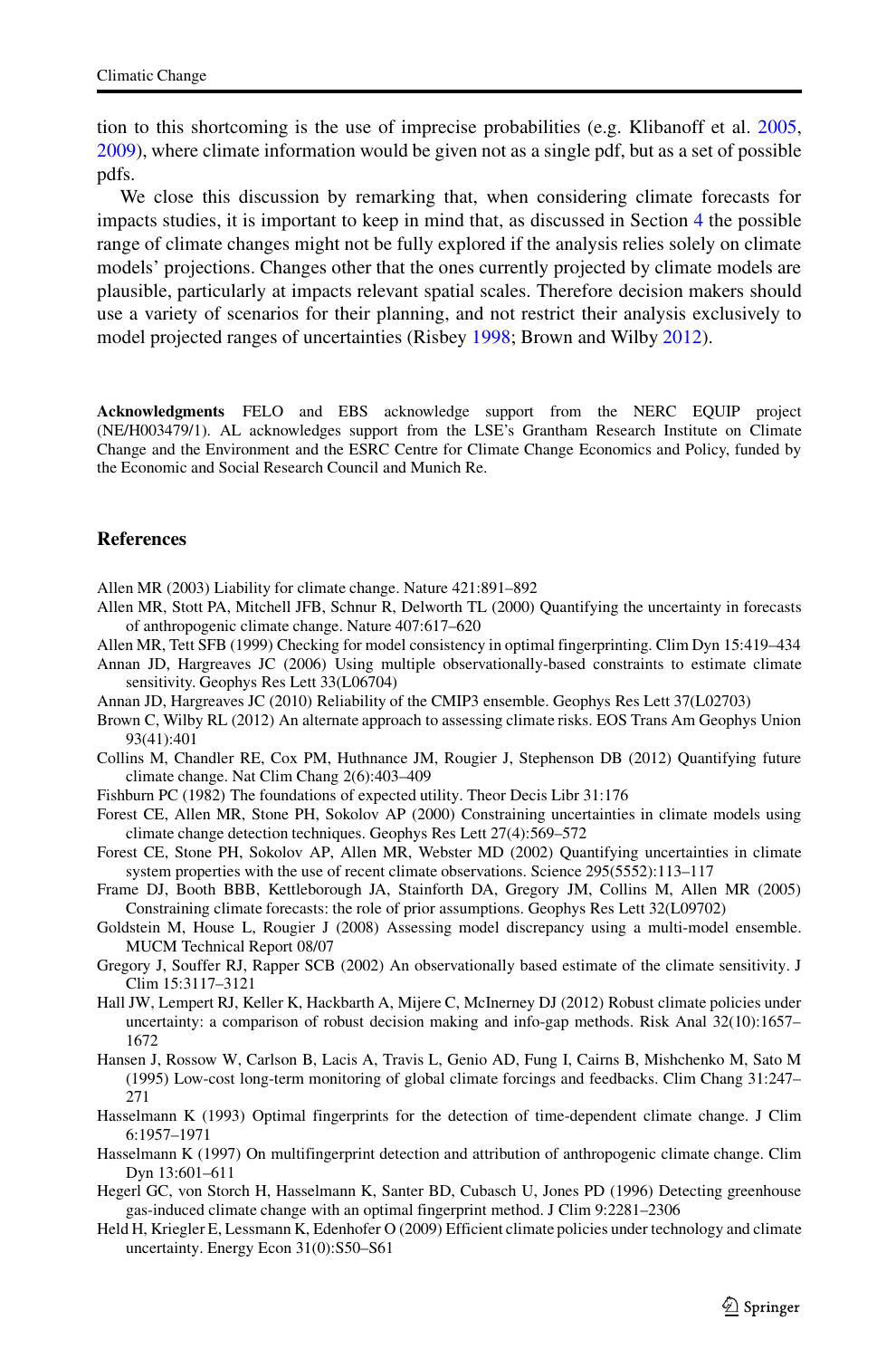- <span id="page-14-4"></span>Huntingford C, Stott PA, Allen MR, Lambert FH (2006) Incorporating model uncertainty into attribution of observed temperature change. Geophys Res Lett 33(L05710)
- <span id="page-14-5"></span>IPCC (2001) Climate change 2001: the scientific basis. Cambridge University Press
- <span id="page-14-6"></span>IPCC (2007) Climate change 2007: the physical science basis. Cambridge University Press
- <span id="page-14-18"></span>Jeffreys H (1946) An invariant form for the prior probability in estimation problems. Proc Roy Soc London Series A 186(1007):453–461
- <span id="page-14-19"></span>Jewson S, Rowlands D, Allen M (2009) A new method for making objective probabilistic climate forecasts from numerical climate models based on Jeffreys' Prior. arXiv[:physics.ao-ph\(0908.4207v1\)](http://arXiv.org/abs/physics.ao-ph(0908.4207v1))
- <span id="page-14-14"></span>Jones CFG, Asrar G (2011) The Coordinated Regional Downscaling Experiment (CORDEX). An international downscaling link to CMIP5. Tech. rep., International CLIVAR Project Office, Southampton, UK
- <span id="page-14-15"></span>Kiehl J (2007) Twentieth century cimate model response and climate sensitivity. Geophys Res Lett 34(L22710)
- <span id="page-14-27"></span>Klibanoff P, Marinacci M, Mukerji S (2005) A smooth model of decision making under ambiguity. Econometrica 73:1849–1892
- <span id="page-14-28"></span>Klibanoff P, Marinacci M, Mukerji S (2009) Recursive smooth ambiguity preferences. J Econ Theor 144(3):930–976
- <span id="page-14-2"></span>Knutti R (2010) The end of model democracy. Clim Chang 102:395–404
- <span id="page-14-0"></span>Knutti R, Furrer R, Tebaldi C, Cermak J, Meehl GA (2010) Challenges in combining projections from multiple climate models. J Clim 23:2739–2758
- <span id="page-14-1"></span>Knutti R, Masson D, Gettelman A (2013) Climate model genealogy: Generation CMIP5 and how we got there. Geophys Res Lett 40:1194–1199
- <span id="page-14-7"></span>Knutti R, Stocker TF, Joos F, Plattner GK (2002) Constraints on radiative forcing and future climate change from observations and climate model ensembles. Nature 416:719–723
- <span id="page-14-24"></span>Lange A (2003) Climate change and the irreversibility effect combining expected utility and MaxiMin. Environ Res Econ 25(4):417–434
- <span id="page-14-26"></span>Lange A, Treich N (2008) Uncertainty, learning and ambiguity in economic models on climate policy: some classical results and new directions. Clim Chang 89(1–2):7–21
- <span id="page-14-23"></span>Lempert RJSWPSCB (2003) Shaping the next one hundred years: new methods for quantitative, long-term policy analysis. Tech. rep., RAND Corporation, Santa Monica, CA
- <span id="page-14-3"></span>Leroy S (1998) Detecting climate signals, some Bayesian aspects. J Clim 11:640–651
- <span id="page-14-20"></span>Lewis N (2013) Noninformative prior distributions for observationally based objective estimates of climate sensitivity PDFs. unpublished
- <span id="page-14-13"></span>Meehl GA, Covey C, Delworth T, Latif M, McAvaney B, Mitchell JFB, Stouffer RJ, Taylor KE (2007) The WCRP CMIP3 multi-model dataset: a new era in climate change research. Bull Amer Meteorol Soc 88:1383–1394
- <span id="page-14-8"></span>Meinshausen M, Meinshausen N, Hare W, Raper SCB, Frieler K, Knutti R, Frame DJ, Allen MR (2009) Greenhouse gas emission targets for limiting global warming to 2C. Nature 458(08017):1158– 1163
- <span id="page-14-21"></span>Mitchell TD (2003) Pattern scaling. An examination of the accuracy of the technique for describing future climates. Clim Chang 60:217–242
- <span id="page-14-10"></span>Murphy JM, Booth BBB, Collins M, Harris GR, Sexton DMH, Webb MJ (2007) A methodology for probabilistic predictions of regional climate change from perturbed physics ensembles. Philos Trans Royal Soc A 365:1993–2028
- <span id="page-14-9"></span>Murphy JM, Sexton DMH, Barnett DN, Jones GS, Webb MJ, Collins M, Stainforth DA (2004) Quantification of modelling uncertainties in a large ensemble of climate change simulations. Nature 430(02771):768– 772
- <span id="page-14-25"></span>Nordhaus WD (2008) A question of balance, 1 edn. Yale University Press
- <span id="page-14-22"></span>Palmer TN (2012) Towards the probabilistic Earth-system simulator: a vision for the future of climate and weather prediction. Q J R Meteorol Soc 138:841–861
- <span id="page-14-11"></span>Piani C, Frame DJ, Stainforth DA, Allen MR (2005) Constraints on climate change from a multi-thousand member ensemble of simulations. Geophys Res Lett 32(L23825)
- <span id="page-14-16"></span>Räisänen J, Palmer TN (2001) A probability and decision-model analysis of a multimodel ensemble of climate change simulations. J Clim 14:2312–3226
- <span id="page-14-29"></span>Risbey JS (1998) Sensitivities of water supply planning decisions to streamflow and climate scenario uncertainties. Water Policy 1(3):321–340
- <span id="page-14-17"></span>Risbey JS, O'Kane T (2011) Sources of knowledge and ignorance in climate research. Clim Chang 108(4):755–773
- <span id="page-14-12"></span>Rougier JC (2007) Probabilistic inference for future climate using an ensemble of climate model evaluations. Clim Chang 81:247–264